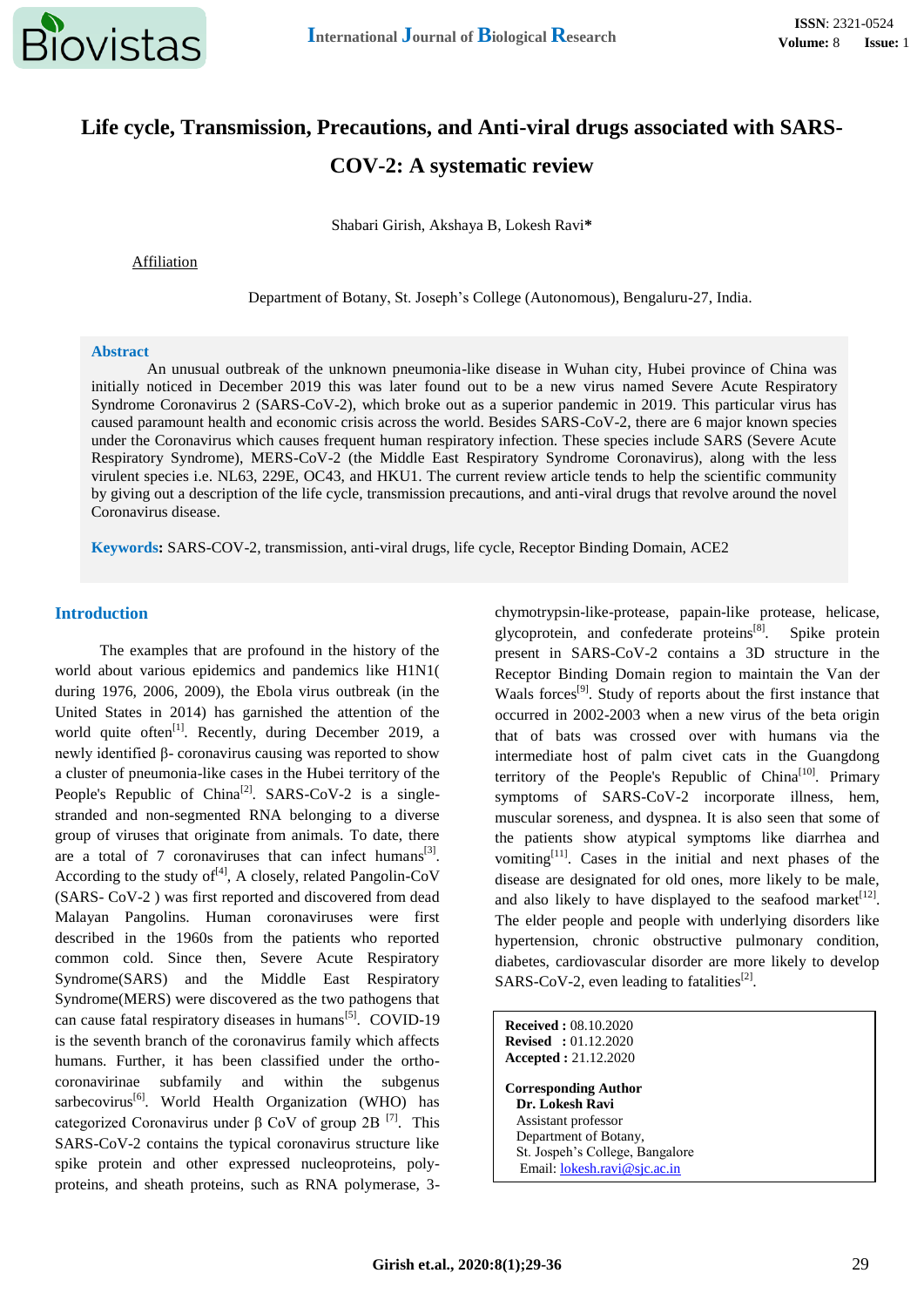## **2. Origin and Life cycle of COVID-19:**

Despite being characterized in the early 1960s, coronavirus still requires elaborative study to understand them better as they have caused many global pandemics such as the SARS-CoV and MERS that had led to socioeconomic and psychological losses in the past $[13]$ . And the world is going through a critical period caused by the COVID-19. To concede COVID-19, it becomes a key point to study its origin and life cycle.

## **2.1. Origin**

Many human coronaviruses have been known to originate from Bats<sup>[14]</sup>. But many researchers had that the snakes could be the possible host<sup>[15]</sup>, but this was rejected as the genomic studies of COVID-19 related it with SARS-like bat viruses and supported that bats could be the possible host<sup>[3]</sup> and it is also to be noted that the rational coronavirus NL63 had a common relative with a bat coronavirus (ARCoV.2) that occurred between the year 1190to 1449  $CE^{[16]}$  and also received a mutual parent with different bat coronavirus (GhanaGrp 1 Bt CoV) that occurred between the years 1686 to 1800CE and more recently, the SARS-CoV that occurred in the year 1986 has also been confirmed to have been originated from bats<sup>[17]</sup>. To extirpate the virus, more investigations have to be implemented to identify the zoonotic origin that generated the overdrive to humans $^{[18]}$ .

#### **2.2. Life cycle**

The life cycle of SARS-CoV-2 can be classified into four stages namely (a) entry and attachment, (b) replicase protein expression (c)replication and transcription, (d)assemble, and release. Studying the life cycle in detail, it remains the same with all the coronavirus family members.

## **2.2.1. Attachment and entry**

The structural appendage of the virion to the host cell is triggered by interplays between the S protein and its receptors. The sites of receptors binding domains within the S1 domain of a coronavirus Spike protein varies according to the virus<sup>[19]</sup>. Some have receptor binding proteins at the Nterminus of the S1 domain and others are known to have receptor binding sites at the C-terminus<sup>[20]</sup>. The spike protein receptor synergy is the chief purpose for a coronavirus to encroach into a host sorts. Coronaviruses use their peptidases being their cellular receptor. It is unclear how peptidases are appropriated here, and as the virus enters they manage to employ Amino Peptidase N as their receptors and some others use angiotensin-converting enzyme2 and dipeptidylpeptidase as their receptor to gain entry into the human cells. The foregoing manner is followed by insertion of the microorganism to the host cytosol which is achieved by aciddependent proteolytic fracture of spike protein by a cathepsin

or different protease which is supported by the combining of viral and cellular sheaths. The spike protein cleavage happens at two sites within the S2 portion of the protein, while the first protein is vital for separating receptor binding domains of the spike protein<sup>[21]</sup>. The above fusion generally occurs at the cleavage in S2 that is followed by the insertion into the protein forming an anti-parallel six-helix bundle that releases the viral genome into the host cell $^{[22]}$ .

#### **2.2.2. Replicase protein expression**

The following step in the life series of the coronavirus is the translation of the replicase gene that occurs from the virion Ribo Nucleic Acid. The replicase gene encodes pair of big ORFs namely the rep1a and rep1b whose mode of action is to express the following terminal polyproteins pp1a and pp1b. to express pp1a and pp1ab the virus appropriates a slaggy or polished sequence (5'-UUUAAAC-3') and a pseudoknot of RNA which starts ribosomal frameshifting from rep1a which is an end codon thus happening in the translation of pp1a and pp1ab<sup>[23][24]</sup>. Polyproteins pp1a and pp1ab are known to use the nsps1-11 and 1-16 respectively.in pp1ab, nsp11 from pp1a becomes pp1b. the coronaviruses are known to encode two to three proteases that cleave replicase poly-proteins<sup>[25]</sup>. After the described process many nsps combine to form a replicase transcriptase system to produce certain conditions that are favorable for the RNA synthesis and paves way for RNA replication and transcription of sub-genomic RNAs. There are several other enzyme domains that the nsps owns including that play an essential function in RNA replication<sup>[26]</sup>.

#### **2.3.3. Replication and transcription**

Protein expression is directly followed by translation and the assembly of viral replicase complexes. Viral RNA synthesis occasions both genomic and sub-genomic RNAs. Sub-genomic RNAs act as mRNAs for the structural and accessory genes which go downstream about the replicase poly-proteins and the entire subgenomic RNAs are 3' coterminal with the full-length viral genome plus they appear in the disposition of nested RNAs, a unique quality of the virus nidovirales. Both genomic and subgenomic are produced through negative-strand and only 1% of the positive counterparts contain poly-uridylate and anti-leader sequences<sup>[27]</sup>. It is also to be noted that cis-acting progressions are necessary during the replication of RNAs in the virus. Inside the 5'UTR there is an appearance of a projected loop, a pseudoknot, and a hypervariable region<sup>[28]</sup>. But, the stem-loop and the pseudoknot at the 3' terminal flap, and hence cannot befall at the identical time<sup>[29]</sup> making the various structures to arrange alternate degrees of RNAsynthesis, although precisely which stands are organized and specific values of their method of operation are concealed. Close to this, most of the replication in these viruses depends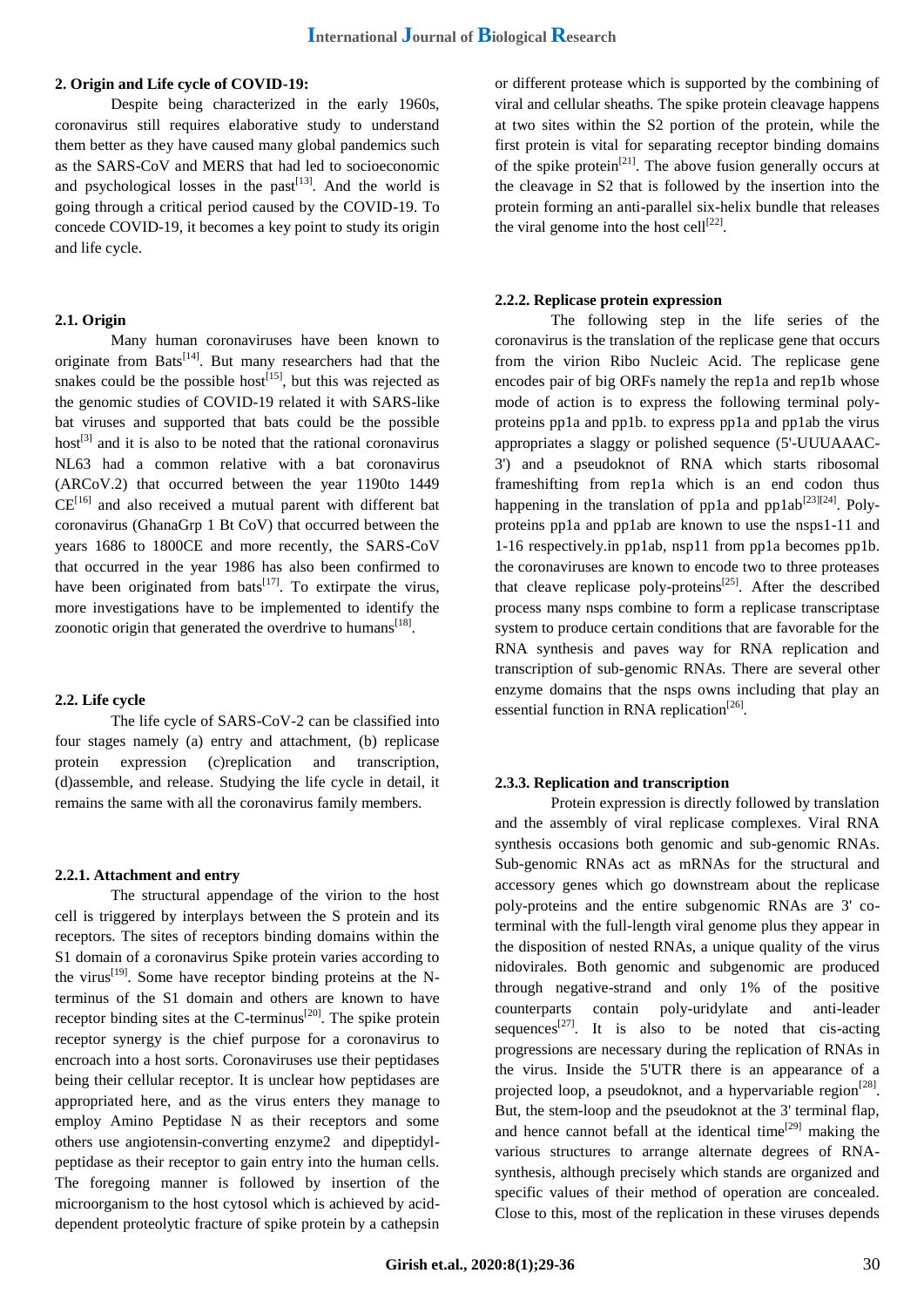on how the leader and body TRS segments fuse during the making of sub-genomic RNAs. This was initially thought to happen during the discontinuous extension of negative strands negative stand  $RNA^{[30]}$ . Finally, these particular viruses are known to recombine with the aid of both similar and non-similar recombination plus their ability to recombine is similar to the strand switching capacity of that RdRp.

## **2.3.4. Assembly and Release**

After all the above processes and replication of subgenomic RNA, the viral structure proteins S, E, and M [31]are subjected to translation and inserted into the endoplasmic reticulum in which the proteins are transported from the secretory pathway within the endoplasmic reticulum-Golgi intermediate compartment  $(ERGIC)^{[32]}$ . N protein encapsidated by the viral genomes shoots into these ERGIC containing viral structural proteins, therefore making sophisticated virions<sup>[33]</sup>. Protein synergies required to assemble the virus particles are provided by the M proteins, but these M proteins are not sufficient for virion production, as (VLPs) virus-like particles cannot be performed by the M protein singly, therefore, the M protein is expressed along with the E protein which functions together to produce envelops and leads to the formation of Virus-like particles<sup>[34]</sup>. Virus-like Protein production is further enhanced by the N proteins indicating that the union of encapsidated genomes into ERGIC advances viral expansion. The foundation of S protein occurs later but is no needed for the assembly<sup>[35]</sup>. When compared to all the other structural proteins, M protein is plentiful while E is simply present in the virions<sup>[36]</sup>. Consequently, making it more possible that M protein paves way for envelope maturation<sup>[37]</sup>. The M protein also binds to the nucleocapsid promoting the achievement of virion assembly which gets planned to the C-terminus of the endodomain of M including CTD of N-protein. However, it has been strange how the ERGIC interacts with the M-protein in the appearance of nucleocapsid complexed with virions RNA and gets into the viral envelope<sup>[38]</sup>. After the assembly, virions are moved to the cell surfaces within vesicles and released by exocytosis<sup>[26]</sup>.

#### **3. Transmission of the virus**

The frequency of the contagious disease relies on three main conditions: 1. Source of infection. 2. Routes of transmission and 3.Suspectible host. World Health Organization (WHO) has reported that the Covid-19 virus is transmitted by respiratory droplets and communication courses[39]. Droplet transmission leads to the appearance of microorganisms in the droplets cruces, which are mostly considered to be the particles less than 5μm in diameter. These droplets emerge from the disappearance of more comprehensive droplets or that which exist within the dust particles. These particles may be already present in the atmosphere for a long period and can also transmit to others over greater than 1m of distances. WHO has also suggested that COVID -19 can also transmit through airborne in specific circumstances and settings in the procedures that generate aerosols are performed. (i.e. endotracheal intubation, bronchoscopy, open suctioning, treatment of nebulized therapy, standard ventilation ere intubation, utilizing the subject to the recumbent posture, disconnecting the patient from the ventilator, non-invasive, positive-pressure ventilation, tracheostomy, and cardiopulmonary resuscitation) $[40]$ . A key factor of the transmission of COVID-19 is the high level of virus residing in the upper respiratory tracteven among the pre-symptomatic patients, which distinguishes it from SARS-CoV-1 where replication occurs in the lower respiratory tract  $[20]$ . Viral load in SARS-CoV-2 constructs symptom-based apprehension of the virus more powerful. According to various studies conducted reports show that Unlike SARS AND MERS, patients diagnosed with COVID-19 have shown high viral loads even when there are no symptoms(asymptomatic) $[41]$ . A study also shows that a person with high viral loads was detected in the higher respiratory individuals of SARS-CoV-2 infected patients, and viral shedding pattern patients resembles that of influenza patients [42]. This suggests that SARS-CoV-2 might stay for a while like influenza viruses  $[43]$ . The human to human transmission of the virus according toSheeren*et al*was reported to occur when exposed to coughing, sneezing, respiratory droplets, or aerosols of an infected person. Inhalation of these aerosols through the nose or mouth can penetrate the human body  $(lungs)^{[44]}$ . Physical and social distancing measures importance to reduce the transmission of the COVID-19 infection. This measure secure physical distance between people of at least one meter, which in turn reduces contact with the infected person and contaminated surface while encouraging and maintaining virtual connection within the families and communities $^{[45]}$ .

#### **4. Precautions to be followed against COVID19**

To curb or control any particular disease, precautions are the primary and most vital necessity to safeguard mankind from deadly pathogens. Generally, precautions vary from one pathogen to another, in this case as

SARS-CoV-2 is the pathogens that spread through modes of aerosols or droplets when an infected person coughs or sneezes<sup>[46]</sup>. To date, as there are no antiviral agents or vaccines reported against the disease, it becomes vital for us to take the necessary precautions which are as follows<sup>[47]</sup>.Common methods include washing hands with soap frequently and staying indoors most of the time, by avoiding crowded areas and public gatherings $[48]$ . Naïve age groups like infants, aged and pregnant women have to be importantly safeguarded from the virus. When pregnant women are taken into consideration, those who have a travel history should isolate themselves for 14 days in-order check or withdraw the overdrive of the virus to other family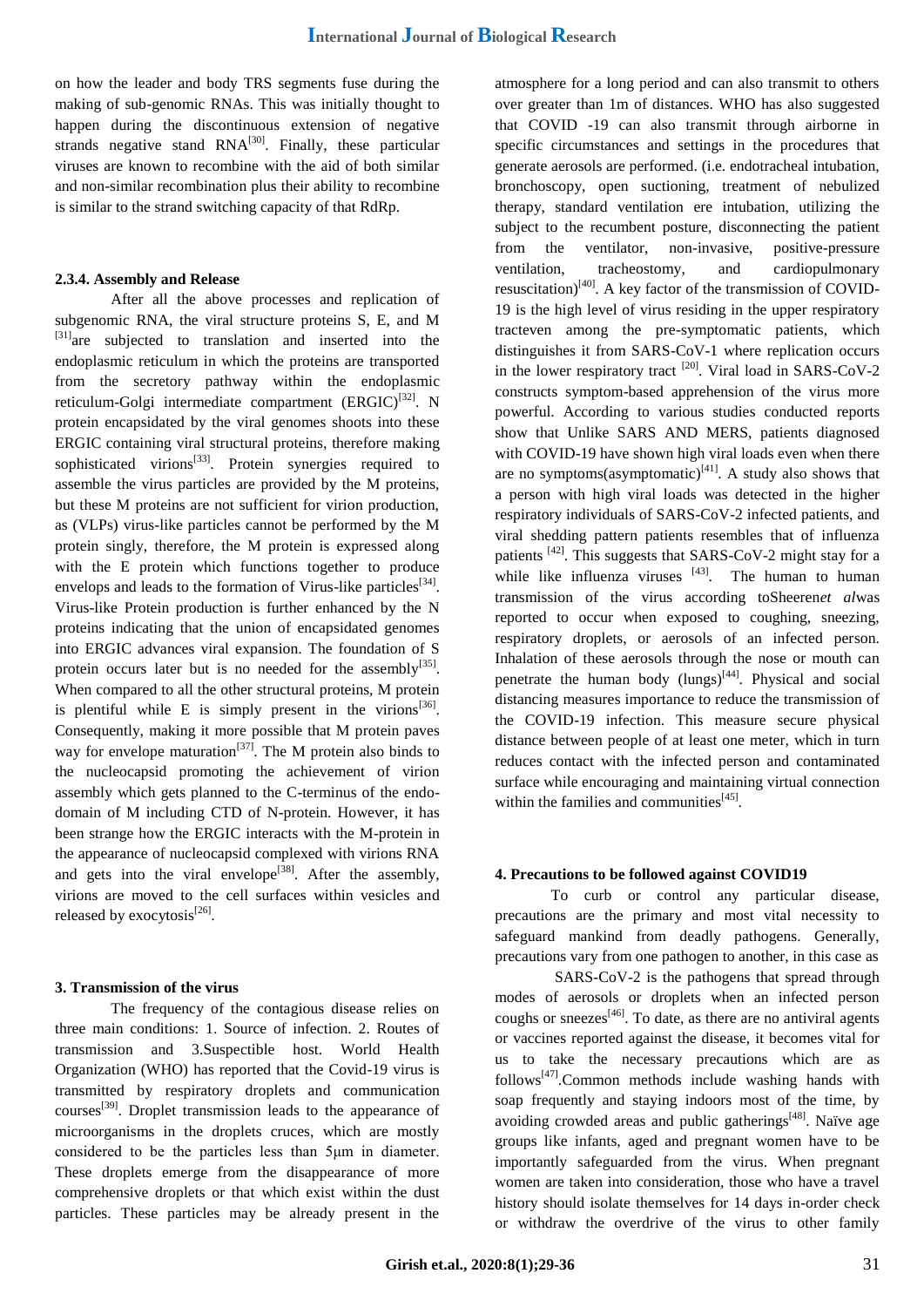members and Mothers who gave newborns must refrain themselves from breastfeeding their child according to the National Health Commission of China though there are no shreds of evidence of transfer of the virus from one person to another $[48]$ . It is also advised that pregnant women are supposed to monitor their temperature frequently $[49]$ . When it comes to children, it remains unclear why they remain less susceptible to the virus when compared to other age groups<sup>[50]</sup>. Isolation of suspected cases is necessary to curb the disease, it is also advised to use alcohol-based sanitizers and to have immunity-boosting foods $^{[10]}$ .

## **Table.1:** List of clinical drugs suggestively used for COVID-19 treatment

| Anti-viral drug        | <b>Structure</b> | <b>Molecular</b><br>weight | <b>PubChem</b><br>ID |
|------------------------|------------------|----------------------------|----------------------|
| Remdesivir             |                  | 602.6g/mol                 | 121304016            |
| Chloroquine            |                  | 319.9g/mol                 | 2719                 |
| Hydroxychloro<br>quine |                  | 335.9g/mol                 | 178396               |
| Lopinavir              | C                | 628.8g/mol                 | 92727                |
| Ritonavir              |                  | 720.9g/mol                 | 392622               |
| Arbidol                |                  | 477.4g/mol                 | 131411               |
| Oseltamivir            |                  | 312.4g/mol                 | 65028                |
| Favipiravir            |                  | 157.1g/mol                 | 492405               |

## **5. Anti-viral drugs in the management of COVID19**

The Covid-19 disease has proven to be a challenge to almost all the countries in the world. There are no proven drugs or therapeutic agents or vaccines against the COVID19 currently. Clinical management of the virus includes \prevention of infection and supportive care including oxygen support and mechanical ventilator support. The treatment also includes certain anti-viral drugs that have been used to treat various diseases to control COVID-19 which are to be discussed systematically in Table.1<sup>[51]</sup>.

## **5.1 Remdesivir**

Remdesivir is a phosphoramidite pro-drug of adenosine C-nucleoside and also a known broad-spectrum antiviral agent synthesized and developed by Gilead Sciences in 2017 as a treatment for Ebola virus infection<sup>[52]</sup> and also Nipha virus infection<sup>[53]</sup> which is currently used in many countries for the prescription of COVID19. In animal studies, it's proven that remdesivir can reduce the viral content in the lungs of mice infected with MERS-CoV, and prevent pathological damage to the lungs<sup>[54]</sup>. Holshue et al reported that administering a subject infected with COVID-19 and pneumonia with remdesivir showed promising results in the  $USA^{[55]}$ . It is also to be noted that Wang et al. found out that remdesivir potently blocks SARS-Cov2 infection at a low range of concentrations of remdesivir  $[56]$ . As an RNAdependent RNA polymerase (RdRp) inhibitor, remdesivir inhibits coronaviruses in respiratory epithelial cells<sup>[57]</sup>. John et al (2020) subjected 1063 SARS-CoV-2 positive patients to randomization and found that group patients recovered in a shorter period who were administered with remdesivir group and also concluded that the Kaplan-Meier estimates by the mortality of 14 days and saw that the remdesivir group showed 7.1% and 11.9% with placebo indicating remdesivir outstood other drugs<sup>[58]</sup>.

## **5.2. Chloroquine and Hydroxychloroquine**

Both drugs have been used for treating various diseases like Lupus erythematosus, rheumatoid arthritis, and malaria while both the drugs are similar in structure<sup>[59]</sup>. In comparison with hydroxychloroquine, hydroxychloroquine is known to be less toxic due to the carriage of a –OH but still exhibits similar activity by targeting lysosome which is potent in graft-versus-host diseases in humans<sup>[60]</sup>. SARS-CoV-2 is susceptible to Chloroquine by preventing virus-cell heating by interfering with ACE2 expression<sup>[56]</sup>. Gautret et al in his study shows that hydroxychloroquine is effective in treating COVID-19 and is efficient in receiving the viral nasopharyngeal presence of SARS-CoV-2<sup>[61]</sup>. As per Colson et al (2020), 20 clinical studies in China where SARS-CoV-2 tested patients when administered with the combination showed better results in the treatment of the virus.

## **5.3. Lopinavir-Ritonavir**

Lopinavir a, protease inhibitor which is highly preferred for HIV-1 protease is administered with ritonavir. The combination was first marketed by Abbott and named as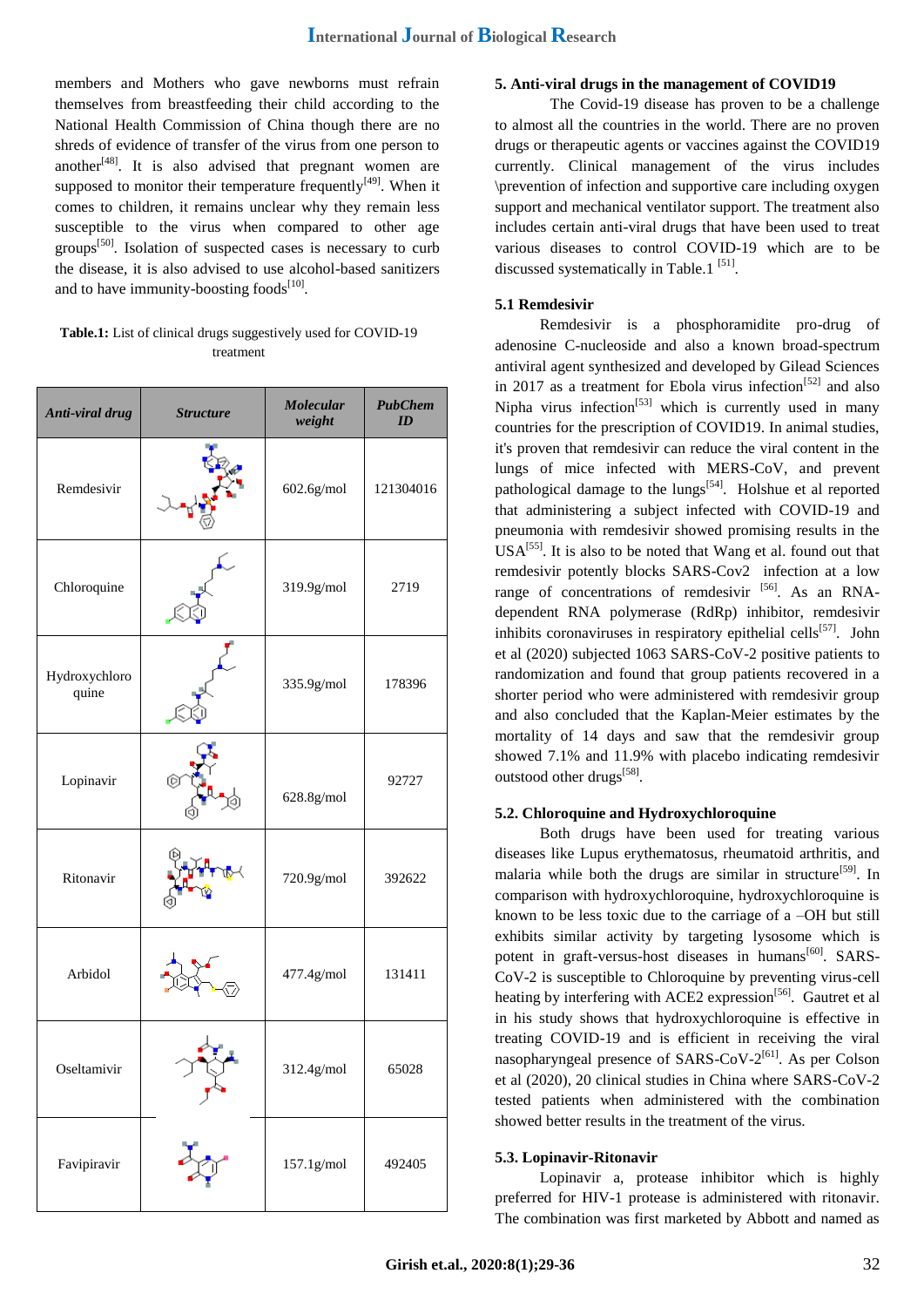Kaletra in  $2000^{62}$ . When Lopinavir was individually randomized under an open-label clinical trial with COVID-19 infected patients, it showed that Lopinavir-ritonavir on the concentration of 400mg/mg, orally twice a day showed very poor results[63]. But a study from Korea claims that the administration of this combination proves to be effective  $[64]$ . Cao et al (2020) in their study have tested 99 subjects who had tested positive for the SARS-CoV-2 virus under randomization were administered with Lopinavir and ritonavir to check their potency in the patients. It was observed that the combination had just made slight clinical improvement while the percentage in which the patients were tested for viral RNA presence remained the same $^{[63]}$ . Contradicting to the above result Lim et al (2020) found out that a Korean man who tested positive for SARS-CoV-2 was administered with Lopinavir and ritonavir combinations and was observed that the viral load steadily decreased when tested through RT-PCR<sup>[64]</sup>.

## **5.4.Arbidol**

Also called umifenovir is a derivate of indole carboxylic acids that were first developed in Russia in 1988 and are used to treat prophylaxis and infections associated with influenza virus A or B and other arboviruses [77]. The major mechanism of this virus is to block the virus-cell membrane fusion as well as to inhibit virus-endosome fusion and interference with phospholipids<sup>[66]</sup>. A cohort study by Deng et al shows that a combination of LPV-RTV with Arbidol improves the glum conversion rate of SARS-CoV-2 and enhanced chest CT scan<sup>[67]</sup>. Zhu et al  $(2020)$  in his comparative study have found out that Arbidol when compared to ritonavir and Lopinavir, showed that patients administered with Arbidol had less to no viral loads while the viral load was found much in the Lopinavir and ritonavir administered patients hence proving Arbidol to be a stronger drug against SARS-CoV-2<sup>[68]</sup>.

## **5.5**. **Oseltamivir**

Oseltamivir, branded as Tamiflu is a drug that has been used to treat influenza A and B. the particular drug's mode of work is to target the neuraminidase that is distributed on the surface of the influenza virus and prevents its spread to the human body<sup>[69]</sup>. Though Tamiflu doesn't provide any activity against the SARS-CoV-2 it is administered with Chloroquine and favipiravir<sup>[70]</sup>.

#### **5.6 Favipiravir**

This particular is branded by the Fujifilm Toyoma Chemical, Japan in the year 2014 to treat avian influenza which is resistant to neuraminidase inhibitors $[71]$ . The method of action of favipiravir is such that the drug initially enters the infected cells by endocytosis and then it gets transformed through phosphoribosylation into an active favipiravir ribofuranosyl phosphate<sup>[71]</sup>. Recent studies have shown that favipiravir acts as an experimental agent against singlestranded positive-sense RNA virus, the SARS-CoV-2<sup>[56]</sup>.

# **Conclusion**

The outbreak of Covid-19 (Coronavirus) has become a clinical and economic threat to countries worldwide. However, knowledge about this virus remains limited. World Health Organization has taken numerous measures to control this pandemic. The emerging COVID-19 which is caused by SARS-Cov-2exhibits strong infectivity but is less virulent when associated with SARS and MERS in the duration of mortality and morbidity. The pace and volume of clinical trials began to investigate potential therapies for COVID-19 highlighting both the need and capability to produce highquality evidence even in the middle of a pandemic. To date, no therapies are effective. The current article adds more strength to researchers and the public on the mentality of the virus.

## **Acknowledgement**

We owe our sincere gratitude to **St. Joseph's College (Autonomous)** for providing all the necessary facilities for the presentation of the work.

## **Conflict of Interest**

No known conflict of interest.

## **References**

- 1. Jones DS. History in a crisis—lessons for Covid-19. N Engl J Med 2020;382(18):1681–3.
- 2. Guo Y-R, Cao Q-D, Hong Z-S, Tan Y-Y, Chen S-D, Jin H-J, et al. The origin, transmission and clinical therapies on coronavirus disease 2019 (COVID-19) outbreak–an update on the status. Mil Med Res 2020;7(1):1–10.
- 3. R. L, X. Z, J. L, P. N, B. Y, H. W, et al. Genomic characterisation and epidemiology of 2019 novel coronavirus: implications for virus origins and receptor binding. Lancet 2020;395(10224):565-574.
- 4. Zhang T, Wu Q, Zhang Z. Probable pangolin origin of SARS-CoV-2 associated with the COVID-19 outbreak. Curr Biol 2020;
- 5. Assiri A, McGeer A, Perl TM, Price CS, Al Rabeeah AA, Cummings DAT, et al. Hospital outbreak of Middle East respiratory syndrome coronavirus. N Engl J Med 2013;369(5):407–16.
- 6. Rothan HA, Byrareddy SN. The epidemiology and pathogenesis of coronavirus disease (COVID-19) outbreak. J Autoimmun 2020;102433.
- 7. Hui DS, Azhar EI, Madani TA, Ntoumi F, Kock R, Dar O, et al. The continuing 2019-nCoV epidemic threat of novel coronaviruses to global health—The latest 2019 novel coronavirus outbreak in Wuhan, China. Int J Infect Dis 2020;91:264–6.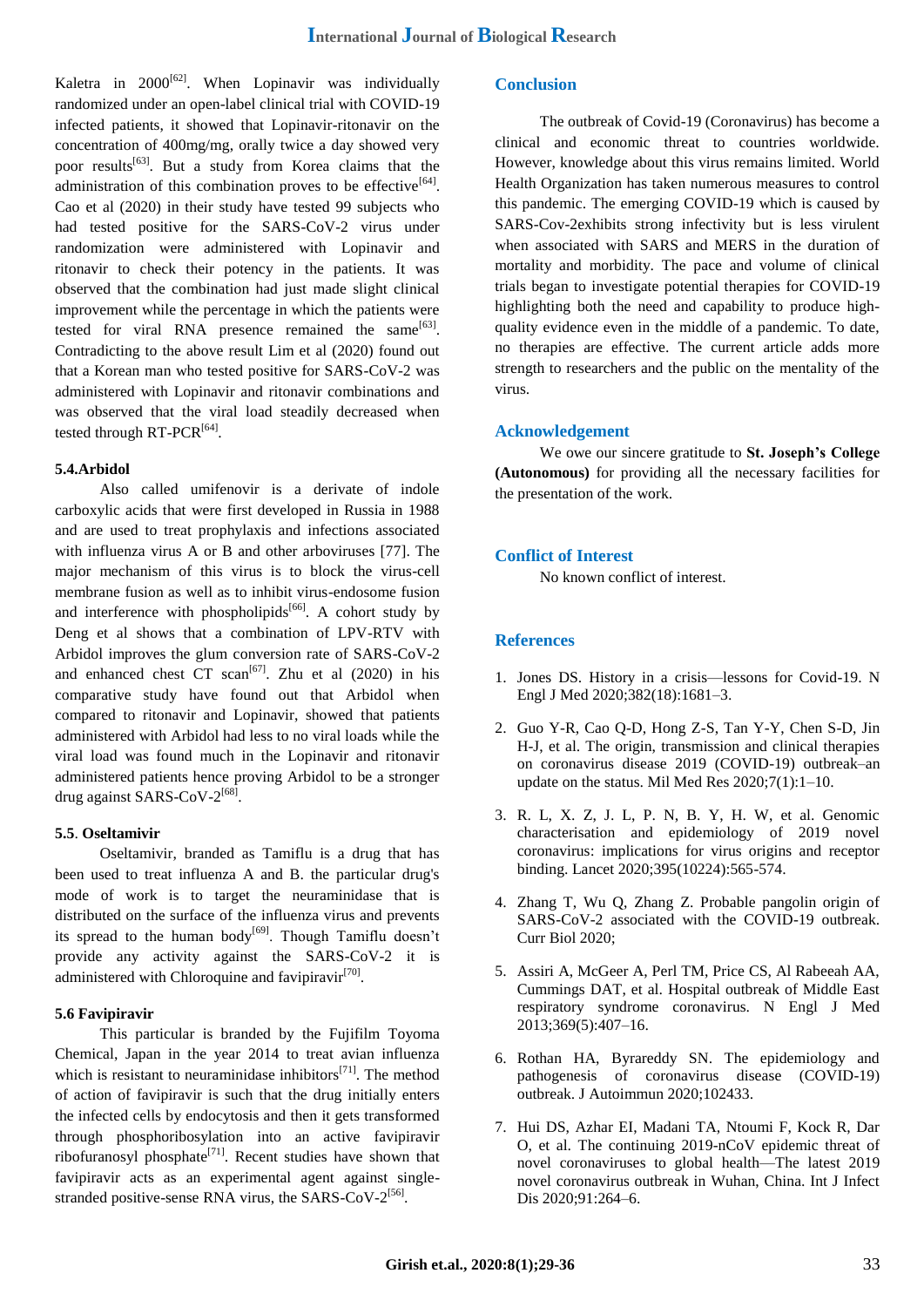- 8. Wu F, Zhao S, Yu B, Chen Y-M, Wang W, Song Z-G, et al. A new coronavirus associated with human respiratory disease in China. Nature 2020;579(7798):265–9.
- 9. Xu X, Chen P, Wang J, Feng J, Zhou H, Li X, et al. Evolution of the novel coronavirus from the ongoing Wuhan outbreak and modeling of its spike protein for risk of human transmission. Sci China Life Sci 2020;63(3):457–60.
- 10. Singhal T. A review of coronavirus disease-2019 (COVID-19). Indian J Pediatr 2020;1–6.
- 11. Wang D, Hu B, Hu C, Zhu F, Liu X, Zhang J, et al. Clinical characteristics of 138 hospitalized patients with 2019 novel coronavirus–infected pneumonia in Wuhan, China. Jama 2020;323(11):1061–9.
- 12. Guan W, Ni Z, Hu Y, Liang W, Ou C, He J, et al. Clinical characteristics of 2019 novel coronavirus infection in China. MedRxiv 2020;
- 13. MA J. Coronavirus (COVID-19): History, Current Knowledge and Pipeline Medications. Int J Pharm Pharmacol 2020;4(1):1–9.
- 14. Forni D, Cagliani R, Clerici M, Sironi M. Molecular Evolution of Human Coronavirus Genomes. Trends Microbiol 2017;25(1):35–48.
- 15. Chan JFW, Yuan S, Kok KH, To KKW, Chu H, Yang J, et al. A familial cluster of pneumonia associated with the 2019 novel coronavirus indicating person-to-person transmission: a study of a family cluster. Lancet 2020;395(10223):514–23.
- 16. Huynh J, Li S, Yount B, Smith A, Sturges L, Olsen JC, et al. Evidence Supporting a Zoonotic Origin of Human Coronavirus Strain NL63. J Virol 2012;86(23):12816–25.
- 17. Vijaykrishna D, Smith GJD, Zhang JX, Peiris JSM, Chen H, Guan Y. Evolutionary Insights into the Ecology of Coronaviruses. J Virol 2007;81(8):4012–20.
- 18. Shereen MA, Khan S, Kazmi A, Bashir N, Siddique R. COVID-19 infection: Origin, transmission, and characteristics of human coronaviruses. J Adv Res 2020;24:91–8.
- 19. Kubo H, Yamada YK, Taguchi F. Localization of neutralizing epitopes and the receptor-binding site within the amino-terminal 330 amino acids of the murine coronavirus spike protein. J Virol 1994;68(9):5403–10.
- 20. Cheng PKC, Wong DA, Tong LKL, Ip SM, Lo ACT, Lau CS, et al. Viral shedding patterns of coronavirus in patients with probable severe acute respiratory syndrome. Lancet 2004;363(9422):1699–700.
- 21. Belouzard S, Chu VC, Whittaker GR. Activation of the SARS coronavirus spike protein via sequential proteolytic cleavage at two distinct sites. Proc Natl Acad Sci U S A 2009;106(14):5871-6.
- 22. Bosch BJ, van der Zee R, de Haan CAM, Rottier PJM.

The Coronavirus Spike Protein Is a Class I Virus Fusion Protein: Structural and Functional Characterization of the Fusion Core Complex. J Virol 2003;77(16):8801-11.

- 23. Baranov P V., Henderson CM, Anderson CB, Gesteland RF, Atkins JF, Howard MT. Programmed ribosomal frameshifting in decoding the SARS-CoV genome. Virology 2005;332:498–510.
- 24. Brierley I, Digard P, Inglis SC. Characterization of an efficient coronavirus ribosomal frameshifting signal: Requirement for an RNA pseudoknot. Cell 1989;57(4):537–47.
- 25. Ziebuhr J, Snijder EJ, Gorbalenya AE. Virus-encoded proteinases and proteolytic processing in the Nidovirales. J Gen Virol 2000;81(pt 4):853–79.
- 26. Fehr AR, Perlman S. Coronaviruses: An overview of their replication and pathogenesis. In: Coronaviruses: Methods and Protocols. 2015. page 1–23.
- 27. Sethna PB, Hofmann MA, Brian DA. Minus-strand copies of replicating coronavirus mRNAs contain antileaders. J Virol 1991;65(1):320–5.
- 28. Brown CG, Nixon KS, Senanayake SD, Brian DA. An RNA Stem-Loop within the Bovine Coronavirus nsp1 Coding Region Is a cis-Acting Element in Defective Interfering RNA Replication. J Virol 2007;81(41):7716– 24.
- 29. Goebel SJ, Miller TB, Bennett CJ, Bernard KA, Masters PS. A Hypervariable Region within the 3′ cis-Acting Element of the Murine Coronavirus Genome Is Nonessential for RNA Synthesis but Affects Pathogenesis. J Virol 2007;81(3):1274–87.
- 30. Sawicki SG, Sawicki DL, Siddell SG. A Contemporary View of Coronavirus Transcription. J Virol 2007;81(1):20–9.
- 31. Krijnse-Locker J, Ericsson M, Rottier PJM, Griffiths G. Characterization of the budding compartment of mouse hepatitis virus: Evidence that transport from the RER to the Golgi complex requires only one vesicular transport step. J Cell Biol 1994;124(1–2):55–70.
- 32. Tooze J, Tooze S, Warren G. Replication of coronavirus MHV-A59 in sac- cells: determination of the first site of budding of progeny virions. Eur J Cell Biol 1984;33(2):281-93.
- 33. de Haan CAM, Rottier PJM. Molecular Interactions in the Assembly of Coronaviruses. Adv Virus Res 2005;64:165–231.
- 34. Bos ECW, Luytjes W, Van Der Meulen H, Koerten HK, Spaan WJM. The production of recombinant infectious DI-particles of a murine coronavirus in the absence of helper virus. Virology 1996;218(1):52–60.
- 35. Siu YL, Teoh KT, Lo J, Chan CM, Kien F, Escriou N, et al. The M, E, and N Structural Proteins of the Severe Acute Respiratory Syndrome Coronavirus Are Required for Efficient Assembly, Trafficking, and Release of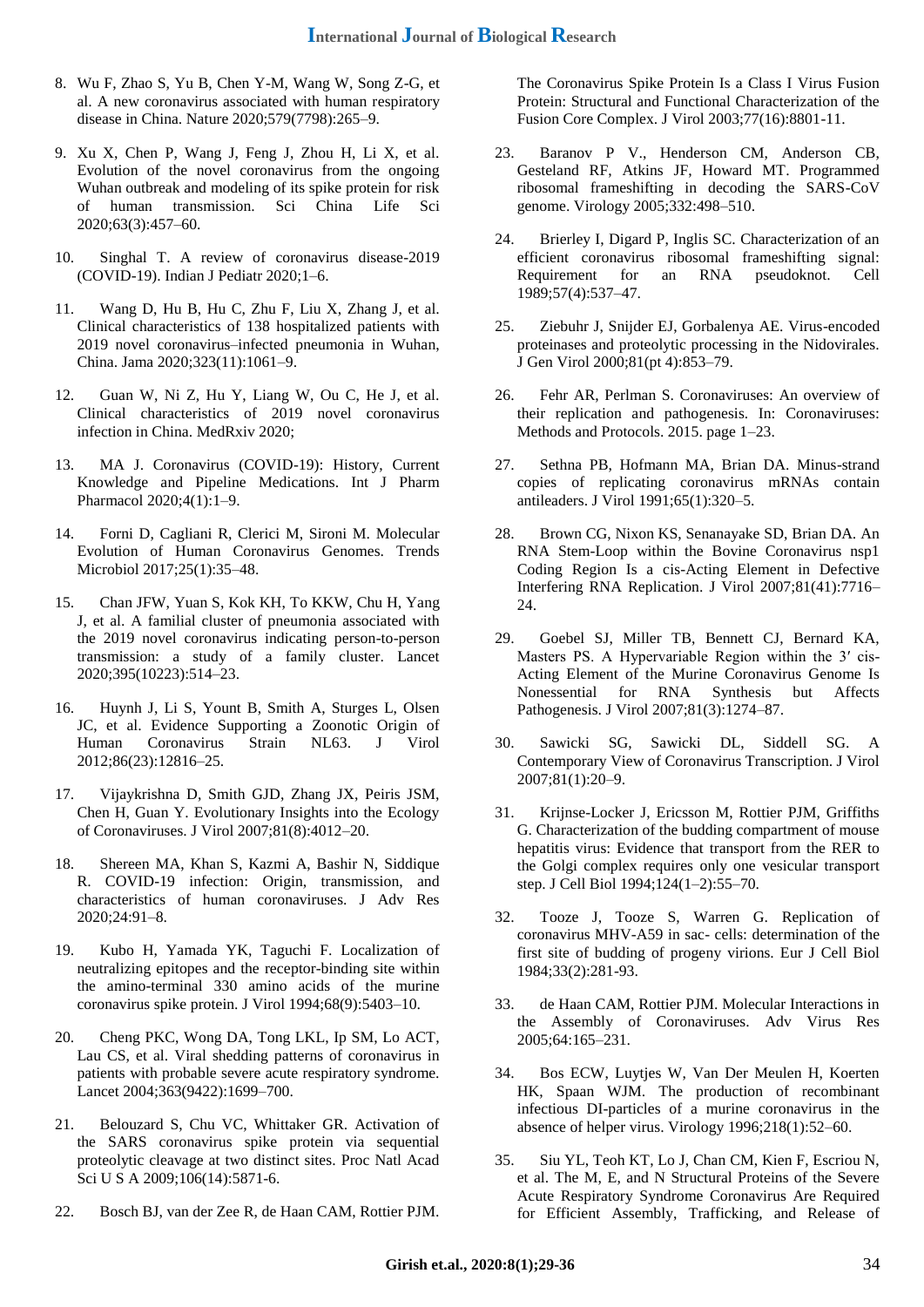Virus-Like Particles. J Virol 2008;82(22):11318–30.

- 36. Raamsman MJB, Locker JK, de Hooge A, de Vries AAF, Griffiths G, Vennema H, et al. Characterization of the Coronavirus Mouse Hepatitis Virus Strain A59 Small Membrane Protein E. J Virol 2000;74(5):2333–42.
- 37. Fischer F, Stegen CF, Masters PS, Samsonoff WA. Analysis of Constructed E Gene Mutants of Mouse Hepatitis Virus Confirms a Pivotal Role for E Protein in Coronavirus Assembly. J Virol 1998;72(10):7885–94.
- 38. Kuo L, Masters PS. Functional Analysis of the Murine Coronavirus Genomic RNA Packaging Signal. J Virol 2013;87(9):5182–92.
- 39. Liu J, Liao X, Qian S, Yuan J, Wang F, Liu Y, et al. Community transmission of severe acute respiratory syndrome Coronavirus 2, Shenzhen, China, 2020. Emerg Infect Dis 2020;26(6):1320–3.
- 40. (WHO) WHO. Modes of transmission of virus causing COVID-19: implications for IPC precaution recommendations [Internet]. World Health Organization; 2020. Available from: https://www.who.int/publicationsdetail/modes-of-transmission-of-virus-causing-covid-19 implications-for-ipc-precaution-recommendations
- 41. Bai Y, Yao L, Wei T, Tian F, Jin DY, Chen L, et al. Presumed Asymptomatic Carrier Transmission of COVID-19. JAMA - J Am Med Assoc 2020;323(14):1406–7.
- 42. Zou L, Ruan F, Huang M, Liang L, Huang H, Hong Z, et al. SARS-CoV-2 viral load in upper respiratory specimens of infected patients. N Engl J Med 2020;382(12):1177–9.
- 43. Wang Y, Wang Y, Chen Y, Qin Q. Unique epidemiological and clinical features of the emerging 2019 novel coronavirus pneumonia (COVID‐19) implicate special control measures. J Med Virol 2020;92(6):568–76.
- 44. Parry J. China coronavirus: cases surge as official admits human to human transmission. BMJ2020;368:m236.
- 45. Organization WH. Coronavirus disease 2019 (COVID-19): situation report, 72. 2020;
- 46. Guidlines WHOI. Infection prevention and control of epidemic- and pandemic-prone acute respiratory diseases in health care WHO. Infect Prev Control epidemicpandemic-prone acute Respir Dis Heal care 2007;(No. WHO/CDS/EPR/2007.8).
- 47. Huang C, Wang Y, Li X, Ren L, Zhao J, Hu Y, et al. Clinical features of patients infected with 2019 novel coronavirus in Wuhan, China. Lancet 2020;395(10223):497–506.
- 48. Omer S, Ali S, Babar Z ud D. Preventive measures and management of COVID-19 in pregnancy. Drugs Ther Perspect 2020;1–4.
- 49. Liang H, Acharya G. Novel corona virus disease (COVID-19) in pregnancy: What clinical recommendations to follow? Acta Obstet Gynecol Scand 2020;99(4):439–42.
- 50. Caselli D, Aricò M. 2019-NCoV: Polite with children! Pediatr Rep 2020;12(1):8495.
- 51. Wu R, Wang L, Kuo HCD, Shannar A, Peter R, Chou PJ, et al. An Update on Current Therapeutic Drugs Treating COVID-19. Curr Pharmacol Reports 2020;11:1– 15.
- 52. Siegel D, Hui HC, Doerffler E, Clarke MO, Chun K, Zhang L, et al. Discovery and Synthesis of a Phosphoramidate Prodrug of a Pyrrolo[2,1-f][triazin-4 amino] Adenine C-Nucleoside (GS-5734) for the Treatment of Ebola and Emerging Viruses. J Med Chem 2017;60(5):1648-1661.
- 53. Lo MK, Feldmann F, Gary JM, Jordan R, Bannister R, Cronin J, et al. Remdesivir (GS-5734) protects African green monkeys from Nipah virus challenge. Sci Transl Med 2019;11(494):eaau9242.
- 54. Sheahan TP, Sims AC, Leist SR, Schäfer A, Won J, Brown AJ, et al. Comparative therapeutic efficacy of remdesivir and combination lopinavir, ritonavir, and interferon beta against MERS-CoV. Nat Commun 2020;11(1):222.
- 55. Holshue ML, DeBolt C, Lindquist S, Lofy KH, Wiesman J, Bruce H, et al. First case of 2019 novel coronavirus in the United States. N Engl J Med 2020;382(10):929–36.
- 56. Wang M, Cao R, Zhang L, Yang X, Liu J, Xu M, et al. Remdesivir and chloroquine effectively inhibit the recently emerged novel coronavirus (2019-nCoV) in vitro. Cell Res 2020;30(3):269–71.
- 57. Gordon CJ, Tchesnokov EP, Feng JY, Porter DP, Götte M. The antiviral compound remdesivir potently inhibits RNAdependent RNA polymerase from Middle East respiratory syndrome coronavirus. J Biol Chem 2020;295(15):4773–9.
- 58. Beigel JH, Tomashek KM, Dodd LE, Mehta AK, Zingman BS, Kalil AC, et al. Remdesivir for the Treatment of Covid-19 — Preliminary Report. N Engl J Med 2020;DOI: 10.1056/NEJMoa2007764.
- 59. Rynes RI. Antimalarial drugs in the treatment of rheumatological diseases. Br J Rheumatol 1997;36(7):799–805.
- 60. Schultz KR, Gilman AL. The lysosomotropic amines, chloroquine and hydroxychloroquine: A potentially novel therapy for graft-versus-host disease. Leuk Lymphoma 1997;24(3–4):201-10.
- 61. Gautret P, Lagier J-C, Parola P, Hoang VT, Meddeb L, Mailhe M, et al. Hydroxychloroquine and azithromycin as a treatment of COVID-19: results of an open-label nonrandomized clinical trial. Int J Antimicrob Agents 2020;105949.